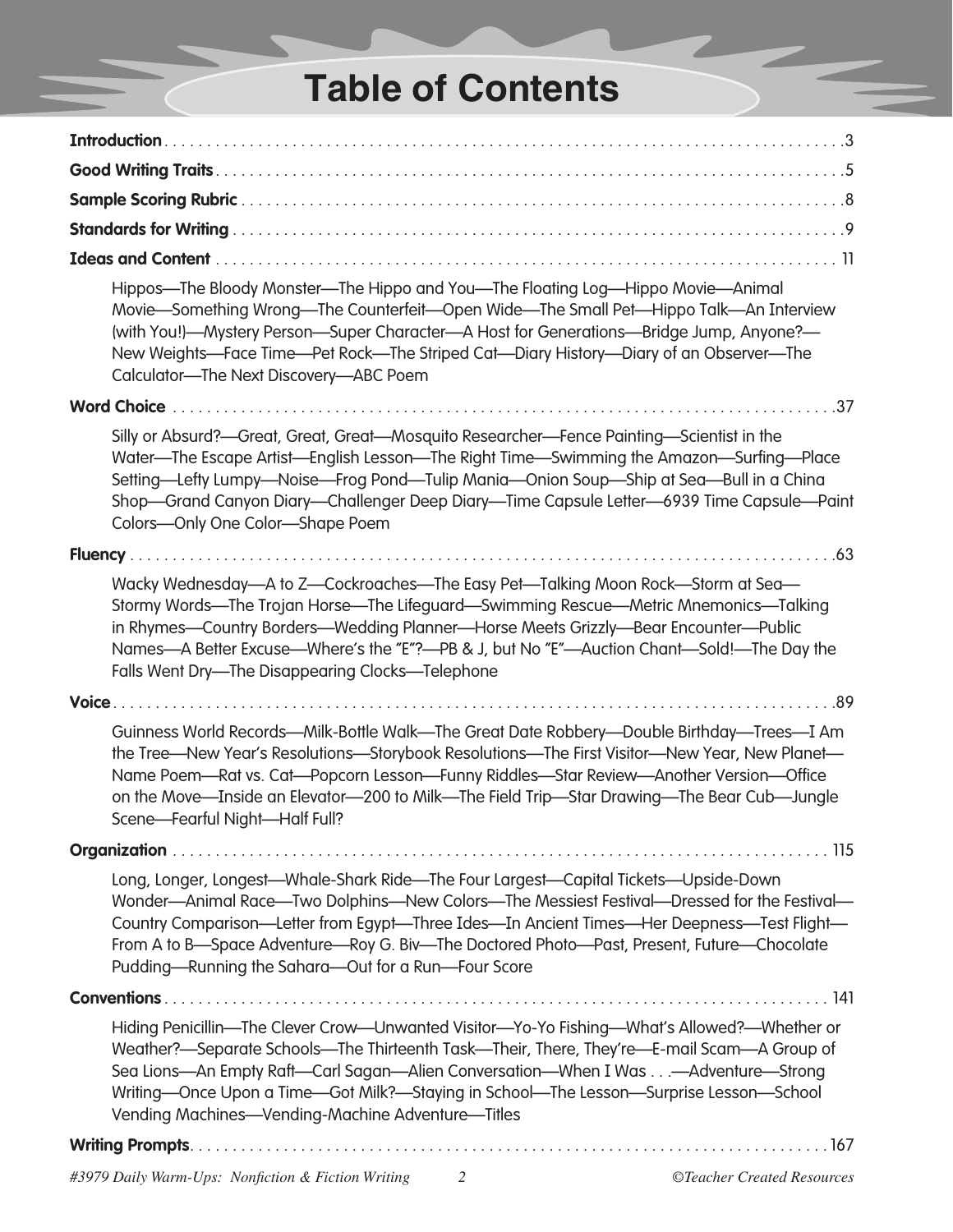

**IMAGINE** 

**THAT!** 

Imagine that someone sees what appears to be a log or bunch of logs floating in a river. This person gets an unexpected surprise when the log or logs turn out to be hippos!

**Activity:** Write a story with the plot listed above. Use what you know about hippos to add details to your story.



Ideas and Content

Who is the person who thinks the hippos are logs? Why does he or she think so? How does the person find out what the logs really are? What happens when he or she find out?

<sup>T</sup>h<sup>e</sup> <sup>F</sup>loatin<sup>g</sup> <sup>L</sup>o<sup>g</sup>

| $\Rightarrow$ |                          |  |
|---------------|--------------------------|--|
|               | $\overline{\phantom{a}}$ |  |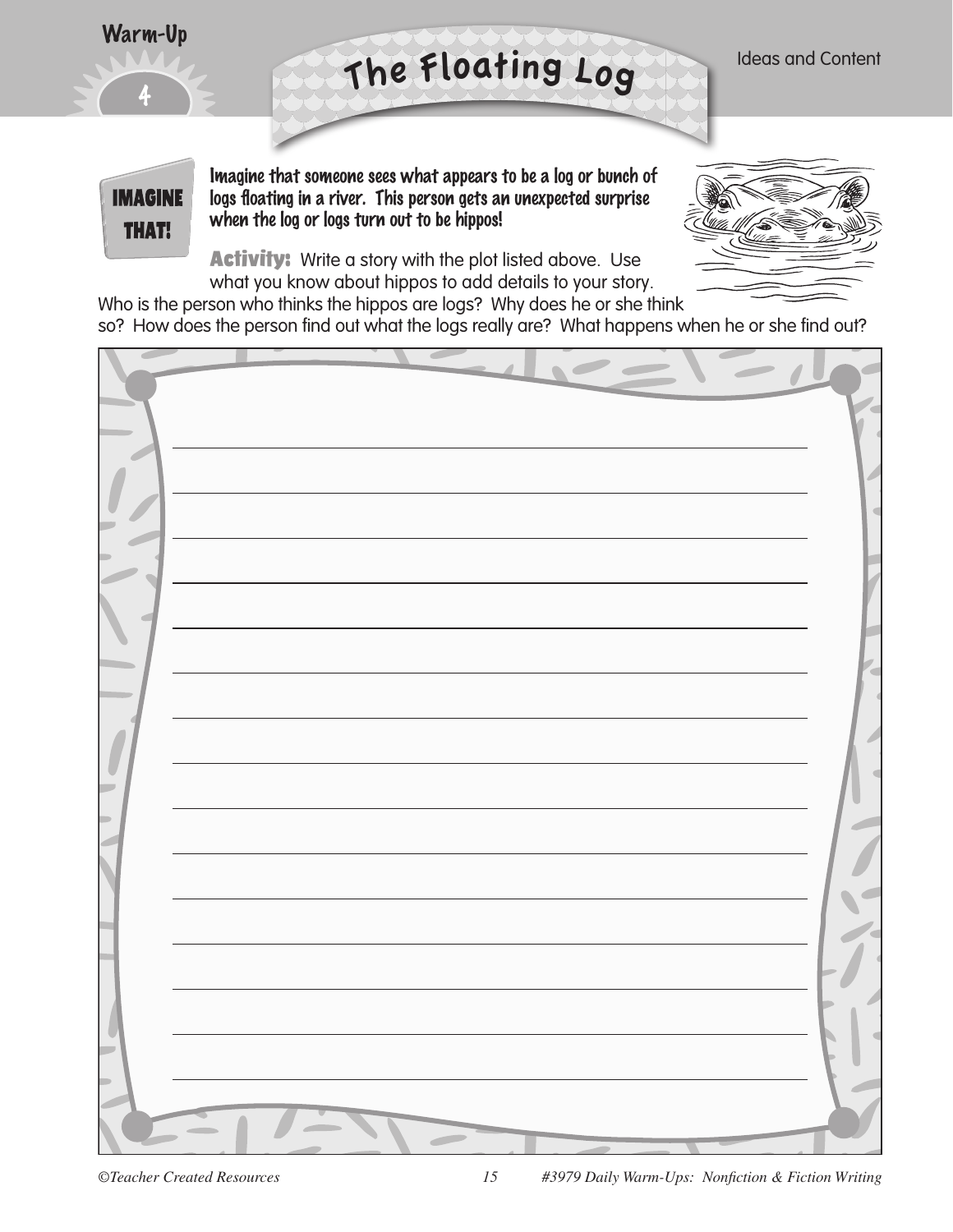| Warm-Up |  |
|---------|--|
| 459     |  |
|         |  |

Paint Colors Word Choice

Paint companies often create interesting names for their paints. Some of these names have no color words in them.

**Activity:** Look at the actual paint names below. Then, do the following:

- **1.** Write down what color you think fits the name.
- **2.** Tell where the color might be used.
- **3.** Using lots of descriptive and action words, tell what feelings or pictures the company might have wanted you to make in your head when you heard the names.



**Glacial Tint** is a cold, icy white with just a hint of blue. It can be used in the office of a powerful business person. It makes one think of huge, massive, powerful glaciers that roll huge boulders as if they were pebbles and cut valleys out of mountains.

Warm Embrace is

Magic Moment is

Mermaid Treasure is and the contract of the contract of the contract of the contract of the contract of the contract of the contract of the contract of the contract of the contract of the contract of the contract of the co

Tornado Watch is

Hey There! is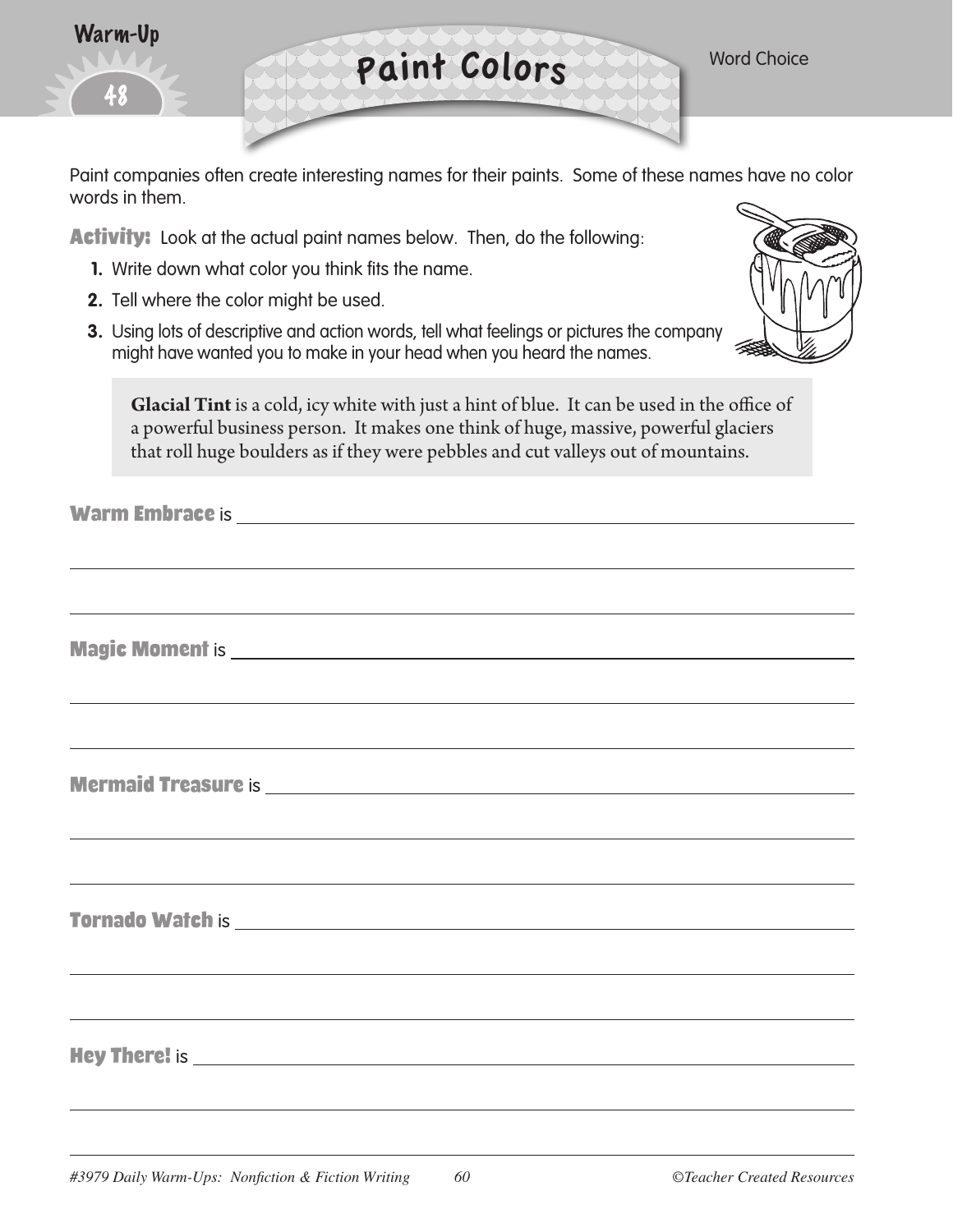



When you write, you do not want all of your sentences to be the same. You want to mix up long and short ones. You want to mix up their structures, too. This helps your writing flow, and it keeps your writing interesting.

See how two sentences can be changed into two different long ones:

Bilbo wears a special yellow jacket. He patrols a beach in England.

- Bilbo, **wearing** a special yellow jacket, patrols a beach in England.
- **Wearing** a special yellow jacket, Bilbo patrols the beach in England.



Combine the two sentences into one long one in the same way as the examples above.

**1.** Bilbo pulls a rescue float. He swims out to struggling swimmers.

| <b>A.</b> Bilbo, <u>p</u>                             |   |  |
|-------------------------------------------------------|---|--|
| <b>B.</b> P <u>____________________</u>               | R |  |
| 2. Bilbo weighs 200 pounds. He is a Newfoundland dog. |   |  |
| <b>A.</b> Bilbo, <u>w experience</u>                  |   |  |
|                                                       |   |  |

**B.** W.................. , B.

**Activity:** Now it is your turn. Write two sets of sentences like the example above. Your sentences should be factual. They can be about you, someone you know, an animal, or anything you want.

|           | A.                                     |
|-----------|----------------------------------------|
| <b>B.</b> |                                        |
|           |                                        |
|           | Check: Did you remember to use commas? |
|           |                                        |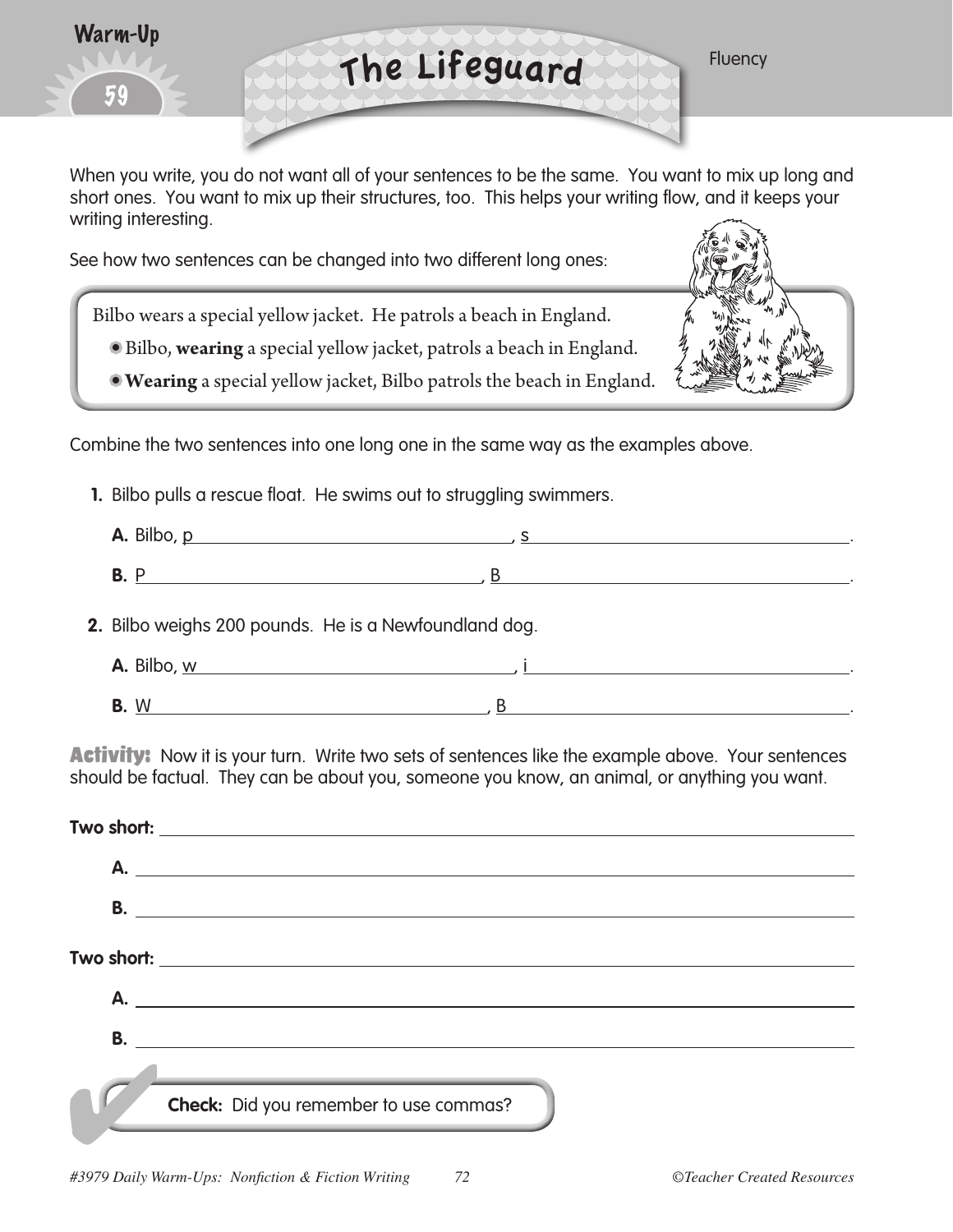

Sometimes cities will name buildings, roads, or parks after someone. The person may have been a president, astronaut, athlete, artist, scientist, or volunteer. Think of a real person. The person can be from the past or present. The person can be famous or known personally to you. Then think of something you think should be named for this person. It could be a road,

park, forest, school, library, hospital, or anything you want.

**THINK ABOUT IT!** 

**Activity:** Write a three-paragraph letter to the mayor. Remember that this is a formal letter, so you should include your address, the date, and the address of the mayor.

You will write your letter on the back of this paper. Use the space below to plan your letter. Follow this structure:

- **Paragraph One:** Tell why you are writing and who you are.
- **Paragraph Two:** Support your position. Tell what this person has done and why the location should be given his or her name. Tell how it will have a positive effect on the community.

• **Paragraph Three:** Thank the mayor for his or her time.

| <b>Paragraph Two</b> | <u> 1980 - Jan Samuel Barbara, martin a</u> |
|----------------------|---------------------------------------------|
|                      |                                             |
|                      |                                             |
|                      |                                             |
|                      |                                             |
|                      |                                             |
|                      |                                             |
|                      |                                             |